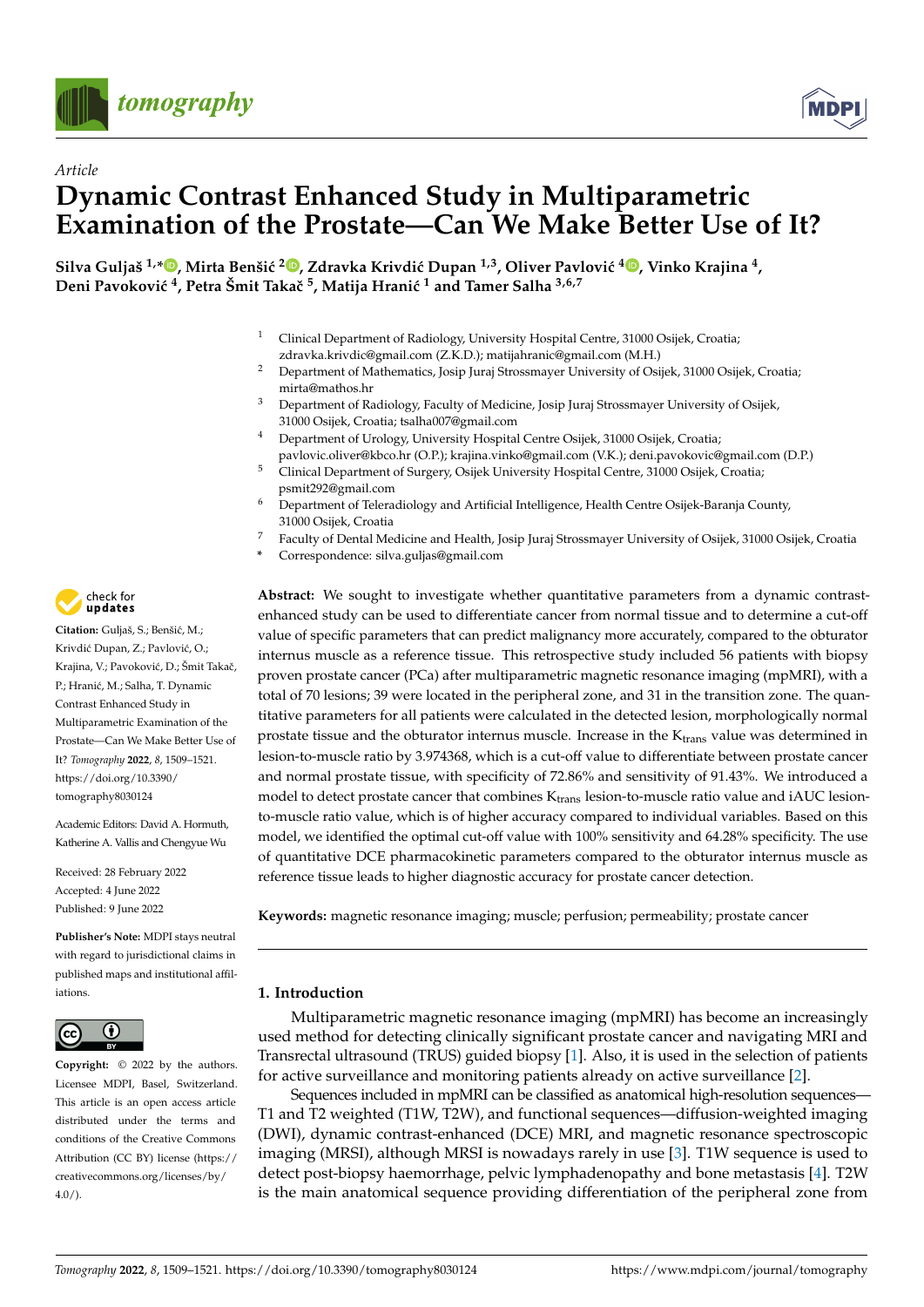the transitional and central zone, detecting lesions and potential extracapsular extension of tumour or seminal vesicle invasion [\[5\]](#page-10-4). The main functional sequence is DWI and its apparent diffusion coefficient map (ADC), which provides information on tumour cellularity and tumour aggressiveness [\[6–](#page-10-5)[8\]](#page-10-6).

Lastly, DCE MRI is a functional imaging method that requires intravenous administration of gadolinium-based contrast agents and gives information regarding tumour vascularity and capillary permeability [\[9\]](#page-10-7). Some previous studies have found DCE to have higher accuracy in tumour localization compared to T2W or spectroscopic imaging [\[10](#page-10-8)[,11\]](#page-10-9). Currently, it is used together with T2W and DWI to determine the category or in cases when findings are indeterminate or technical image quality is suboptimal due to motion or magnetic field distortion, mainly in the peripheral zone. DCE images can be interpreted using the qualitative, semi-quantitative and quantitative method [\[12\]](#page-10-10). Qualitative method includes visual detection of early and intensive enhancement followed by rapid washout in lesion compared to normal tissue. Semi-quantitative method generates time-intensity curves (type 1, 2 and 3) based on calculated parameters—time of contrast uptake, peak enhancement and washout gradient [\[13\]](#page-10-11). The final shape of the curve depends on the quality of the injection and parameter sequence. Inconsistencies in those parameters as well as the influence of tissue characteristics limit its reproducibility  $[14,15]$  $[14,15]$ . Also, it does not give any information regarding physiological and microvascular characteristics [\[1,](#page-10-0)[9\]](#page-10-7). Finally, quantitative method uses the pharmacokinetic Tofts model to assess contrast concentration within the tissue. It is based on calculating transfer rate constants  $K_{trans}$  (measure of capillary permeability, efflux of contrast agent to extravascular extracellular space), K<sub>ep</sub> (efflux of contrast agent back to plasma),  $V_e$  (leakage space, extracellular extravascular compartment volume) [\[16,](#page-10-14)[17\]](#page-10-15). So, by observing the movement of contrast medium between intra- and extravascular space, information about tumour angiogenesis is collected [\[17\]](#page-10-15).

This method takes into account which contrast media is used. Studies have shown that there is a difference in relative enhancement depending on the used contrast media, even when equimolar doses are applied at the same injection rate, but it does not influence pharmacokinetic parameters [\[18\]](#page-10-16).

Qualitative and semi-quantitative methods are mostly used in everyday practice and in Prostate Imaging Reporting and Data System (PI-RADS) classification, due to their availability and simplicity [\[19\]](#page-10-17), while quantitative method is less frequently used because it is more complex and requires special software [\[3\]](#page-10-2).

Definitive diagnosis cannot be made based on one of these imaging techniques since morhphological and functional properties of cancer can overlap with benign conditions. Prostate mpMRI has high negative predictive value, but it also has too high false positive rate [\[20–](#page-10-18)[22\]](#page-10-19). Therefore, we believe there is a need to increase specificity of the examination. In this study we have focused on the DCE MRI quantitative method as a very promising technique, but currently with insufficient data confirming its usefulness in the differentiation of benign conditions from clinically significant cancer.

Some previous studies have investigated the potential role of pharmacokinetic parameters in increasing the specificity and sensitivity of prostate mpMRI, especially  $K_{trans}$  and suggested cut-off values [\[23](#page-10-20)[–25\]](#page-11-0). The limitations of these studies in determining universal cut-off value included limited reproducibility due to various factors, like different MRI scanners and DCE protocols [\[23](#page-10-20)[,26\]](#page-11-1). PIRADS v.2 simplified DCE study analysis which led to improved interreader agreement in comparison to semi-quantitative analysis. However, there is still space for improvement and better usability of the DCE study [\[27\]](#page-11-2).

The purpose of our study was to investigate whether quantitative DCE study can be used to differentiate cancer from normal tissue and to determine cut-off value of specific pharmacokinetic permeability parameters that predict malignancy more accurately by comparing them to the obturator internus muscle, which can serve as a reference tissue. It has less heterogenicity compared to prostate tissue and has arterial blood supply from a branch of the internal iliac artery.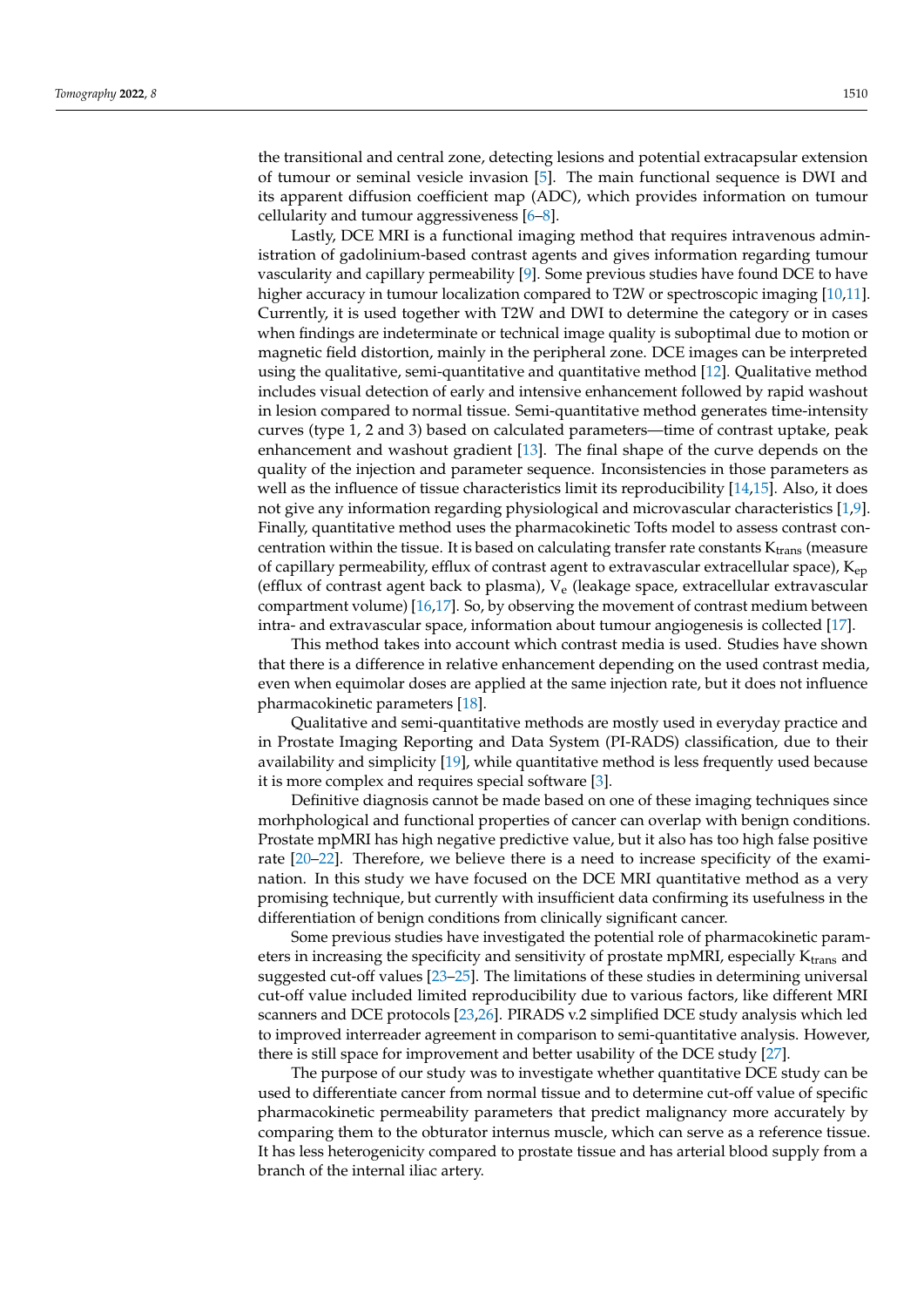# **2. Materials and Methods**

# *2.1. Study Population*

This retrospective study included a total of 190 patients who underwent prostate mpMRI at the University Hospital Centre Osijek, Department of Diagnostic and Interventional Radiology, from 2016 to 2021. The inclusion criteria were biopsy or prostatectomy proven prostate cancer (PCa), between 5 mm and 18 mm in size, after mpMRI detected organ confined unilateral lesions classified as PI-RADS 3, 4 or 5 in order to have a contralateral mirror area that is lesion free.

Inclusion criteria for the negative control group of healthy patients was a previously performed mpMRI scan classified as PI-RADS 1 or 2, stable Prostate-Specific Antigen (PSA) level, without suspicious digitorectal examination findings, previous biopsy negative for cancer. Patients that have PI-RADS 1 or 2 do not undergo biopsy after examination, and they only have a follow-up in PSA level monitoring.

Exclusion criteria were chronic kidney failure since intravenous contrast application was contraindicated in these patients (1), biopsy negative for PCa after mpMRI classified as PI-RADS 3, 4 or 5 or unavailable biopsy findings (37), previous treatment for prostate cancer (1) and inadequate or incomplete mpMRI exam (2). The final study sample included 56 prostate cancer patients with a total of 70 lesions. The final sample of the healthy control group was 54 patients.

The targeted biopsy and prostatectomy were performed by different urologists in several hospitals in Croatia. Some hospitals use MR/US fusion biopsy and same have targeted biopsy based on sector map and standardised radiology report.

This study was approved by the Ethical Committee at the University Hospital Centre Osijek.

# *2.2. MR Technique*

All MRI exams were performed on Simens Magnet Skyra 3T MRI System (Simens AG, Healthcare Sector, Munich, Germany) using the American College of Radiology (ACR) recommended protocol for prostate MRI. Endorectal coil was not used. Standard protocol included turbo spin-echo T2W in the sagital, axial and coronal plane (voxel size  $0.6 \times 0.6 \times 3.5$  mm; field of view 200 mm; slice thickness 3.5 mm; time of repetition 7500.0 ms; time of echo 101 ms; flip angle 160°), turbo spin-echo T1 weighted images in the axial plane (voxel size  $0.4 \times 0.4 \times 3.5$  mm; field of view 200 mm; slice thickness 3.5 mm; time of repetition 700.0 ms; time of echo 12 ms; flip angle 160°), turbo spin-echo T1W for detecting lymphadenopathy in the axial plane (voxel size  $0.6 \times 0.6 \times 5.0$  mm; field of view 325 mm; slice thickness 5.0 mm; time of repetition 1120.0 ms; time of echo 13 ms; flip angle 150°), echo planar DWI (b50/700/1400 s/mm2: voxel size  $1.9 \times 1.9 \times 4.0$  mm; field of view 220 mm; slice thickness 4 mm; time of repetition 4500 ms; time of echo 61.0 ms; EPI factor 114) and ADC maps in the axial plane, B1 maps for T1 mapping (voxel size  $5.9 \times 5.9 \times 5.0$  mm; field of view 380 mm; slice thickness 5 mm; time of repetition 3480.0 ms; time of echo 1.97 ms; flip angle  $8^{\circ}$ ) T1 sequence with multiple flip angle for T1 mapping (voxel size  $0.7 \times 0.7 \times 2.0$  mm; field of view 260 mm; slice thickness 2 mm; time of repetition 5.00 ms; time of echo 1.71 ms; flip angle 1–2◦ ; flip angle 2–10◦ ) and DCE study in axial plane(voxel size  $1.4 \times 1.4 \times 3.5$  mm; field of view 260 mm; slice thickness 3.5 mm; time of repetition 5.00 ms; time of echo 1.77 ms; flip angle 15°; number of measurements 35).

DCE MRI was performed using T1 VIBE axial dynamic sequence after injecting 0.2 mL/kg of gadoterate meglumine. Contrast was administrated at 4 mL/s with an automatic injector followed by 20 mL saline at the same injection rate. The pre-contrast and the post-contrast dynamic images were positioned at the same level and transverse images in the same orientation. Quantitative Imaging Biomarkers Alliance (QIBA) group recommendations were followed whenever possible [\[28\]](#page-11-3).

# *2.3. Image Analysis*

Software used for image analysis was Siemens syngo, via WebViewer v2018.1.5.0.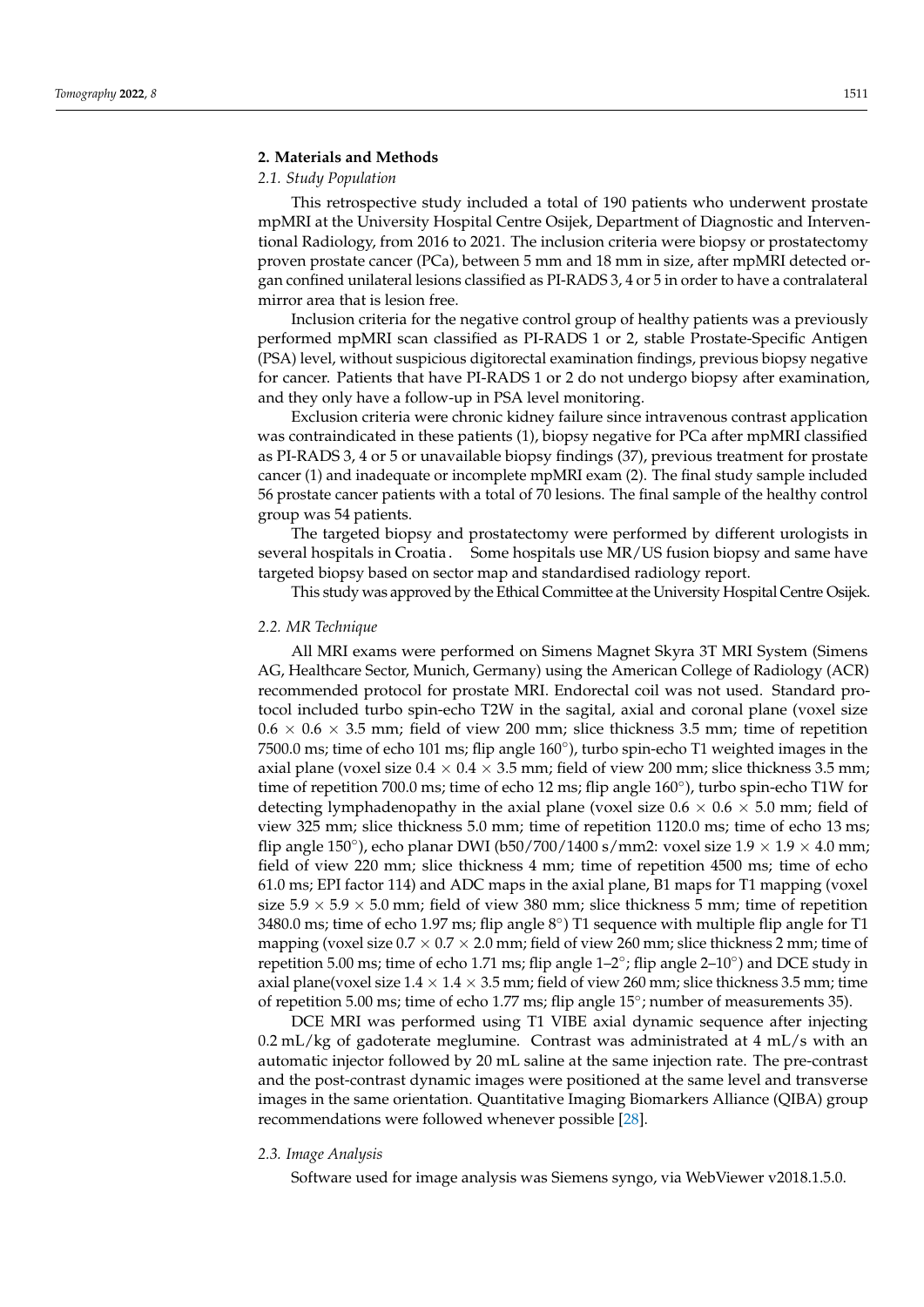All MRI exams were analysed by two radiologists, with 18 and 6 years of work experience, respectively, in compliance with the PI-RADS v2.1 score.

Pharmacokinetic parameters  $K_{trans}$ ,  $K_{ep}$ , initial Area Under Curve (iAUC) and  $V_{e}$ , were obtained in this quantitative study using the Tofts model. The population based arterial input function (AIF) was calculated.

For every patient we manually drew the region of interest (ROI) on DCE images using the ADC map or T2 weighted images as reference. One ROI outlined the biopsy proven PCa lesion, that was previously described as PI-RADS 3, 4 or 5, the second ROI was placed in the mirror area in morphologically normal prostate tissue and the third ROI was placed in the obturator internus muscle. In the negative control group, the ROI was also placed in the morphologically normal peripheral or transitional zone and the obturator internus muscle. For every ROI, the above listed pharmacokinetic parameters were calculated and the ratio was obtained by dividing the values calculated in cancer and normal prostate tissue by the values calculated in the obturator internus muscle.

We used muscle to calculate ratio values that we then compared. We calculated the tissue-to-muscle ratios (how many times  $K<sub>trans</sub>$  in cancer is higher in relation to muscle, how many times  $K_{trans}$  in normal tissue is higher in relation to muscle ... ) and then made groups that we further compared. We compared parameters ( $K_{trans}$ ,  $K_{ep}$ , iAUC,  $V_e$ ) always in two groups (group 1—normal tissue in negative control group and normal tissue in morphologically normal tissue in prostate with cancer; group 2—normal tissue and cancer; group 3—cancer in peripheral zone and cancer in transitional zone).

The same parameter from one group was compared with the same parameter from the other group ( $K_{trans}$  from one group with  $K_{trans}$  from other group;  $K_{ep}$  from one group with  $K_{ep}$  from the other group; iAUC from one group with iAUC from the other group;  $V_e$ from one group with  $V_e$  from the other group).

Histopathology reports and laboratory values (prostate specific antigen, PSA) were obtained from the hospital administration system.

All patients were in the MRI scanner for an hour before the DCE study, so the exercise perfusion effect on muscles is assumed to be minimal.

# *2.4. Statistical Analysis*

To compare quantitative data on pharmacokinetic parameters ( $K_{trans}$ ,  $K_{ep}$ , iAUC and  $V_e$  value) and the difference of statistical significance concerning the tumour location (peripheral or transitional zone), the nonparametric Mann-Whitney U-test was used. The significance level was set to 0.05.

The statistical dependence between variables was assessed using Spearman's rank correlation coefficient.

Logistic regression was used for analysing the possibility of using individual variables in the identification of diseased tissue and for evaluating the diagnostic performance of pharmacokinetic parameters ( $K_{trans}$ ,  $K_{ep}$ , iAUC,  $V_e$ ) in differentiating prostate malignancy from normal prostate tissue, as well as for selecting the most predictive model based on these parameters.

Common indicators such as the Akaike Information Criterion (AIC) and the area under the ROC curve (AUC) were used to assess the quality of the model. Sensitivity, specificity and accuracy were calculated according to the formula:

Sensitivity =  $TP/(TP + FN)$  = (Number of true positive assessment)/(Number of all positive assessment); Specificity =  $TN/(TN + FP)$  = (Number of true negative assessment)/(Number of all negative assessment); Accuracy =  $(TN + TP)/(TN + TP + FN + FP)$  = (Number of correct assessments)/Number of all assessments)

Specificity and sensitivity were calculated for every cut-off value to select the appropriate value for the desired sensitivity.

In addition, the optimal cut-off value was determined using the Youden index.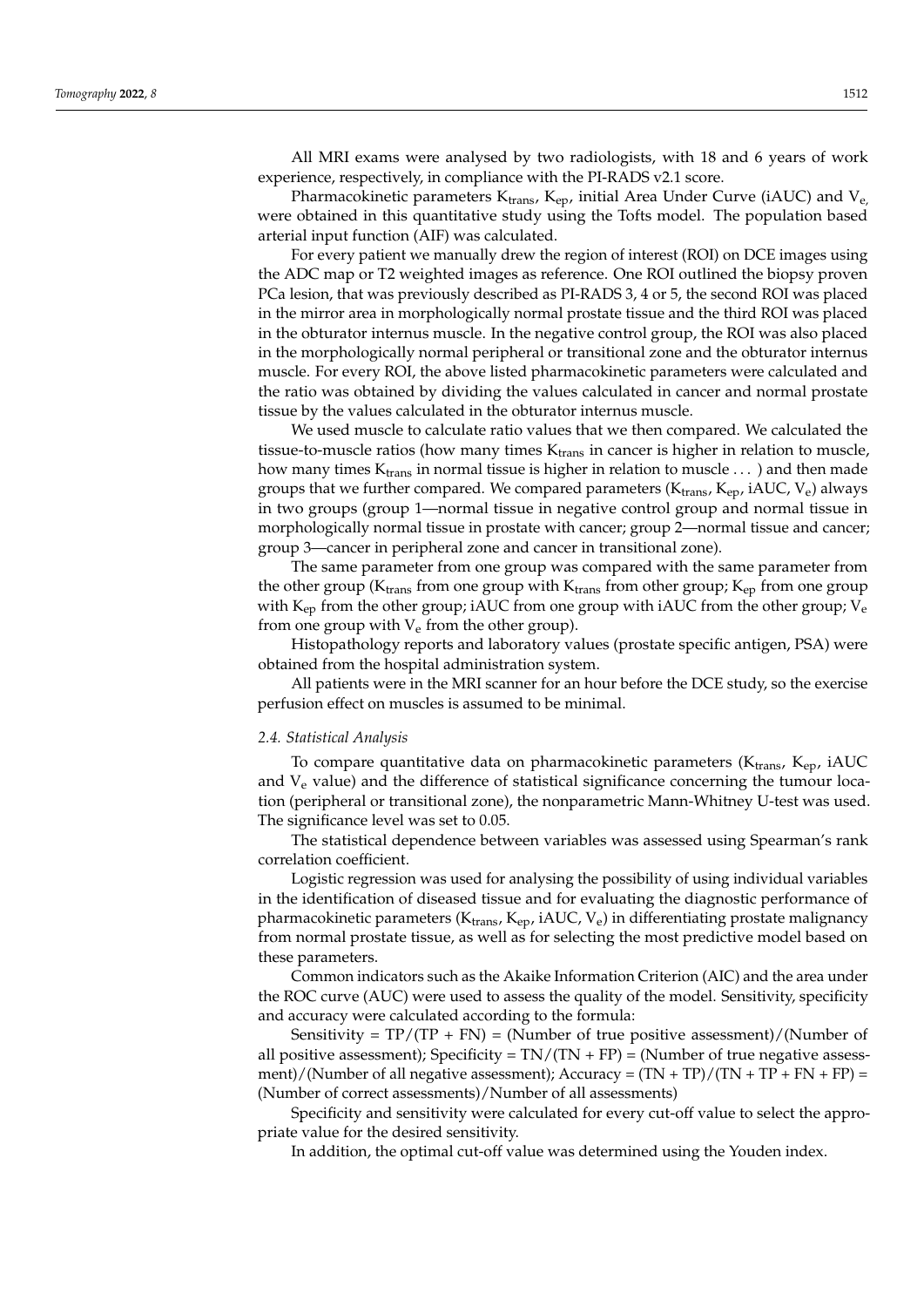# **3. Results**

# *3.1. Patients and Lesion Characteristics*

The mean age of the patients was 67 (age range from 42 to 83). Mean PSA levels were 14.47 ng/mL (range from 1.64 to 64.3). The total number of patients with biopsy proven PCa after mpMRI was 56, with a total number of lesions 70; 39 of them located in the peripheral zone, 31 in the transition zone (10 patients with Gleason score  $4 + 3 = 7$ , 28 with Gleason score  $3 + 4 = 7$ , 27 with Gleason score  $3 + 3 = 6$ , 4 with Gleason score  $4 + 4 = 8$  and 1 patient with Gleason score  $5 + 3 = 8$ ). The total number of patients in the negative control group was 54.

# *3.2. Descriptive Statistics of Quantitative Pharmacokinetic Parameters in Cancer-to-Muscle Ratio and Normal Tissue-to-Muscle Ratio*

First, we calculated ratios of values in cancer and normal tissue with values in muscle (group 1: normal tissue-to-muscle ratio in negative control group and normal tissue-tomuscle ratio in mirror area of morphologically normal prostate tissue with detected organ confined unilateral lesions; group 2: normal tissue-to-muscle ratio and cancer-to-muscle ratio; group 3: transitional zone cancer-to-muscle ratio and peripheral zone cancer-tomuscle ratio). Then, we compared these ratios in every group.

Differences in variables between normal tissue in the negative control group and mirror area in morphologically normal prostate tissue with detected organ confined unilateral lesions were tested using the Mann-Whitney U-test and proved that there was no statistically significant difference in K<sub>trans</sub> ( $p = 0.896$ ), K<sub>ep</sub> ( $p = 0.828$ ), iAUC ( $p = 0.340$ ) and V<sup>e</sup> (*p* = 0.679) values (Table [1\)](#page-4-0).

|                    | <b>ROI</b> | $K_{trans}$ | iAUC  | $V_e$ | $K_{ep}$ |
|--------------------|------------|-------------|-------|-------|----------|
|                    | N          | 70          | 70    | 70    | 70       |
| Number             | NC         | 54          | 54    | 54    | 54       |
|                    | N          | 3.66        | 3.14  | 3.53  | 1.51     |
| Mean               | NC         | 3.64        | 3.37  | 3.31  | 1.65     |
|                    | N          | 3.14        | 3.04  | 2.93  | 0.98     |
| Median             | NC.        | 3.26        | 3.37  | 3.09  | 1.1      |
|                    | N          | 2.2         | 1.8   | 2.09  | 1.74     |
| Standard deviation | NC         | 2.07        | 1.43  | 1.92  | 2.71     |
|                    | N          | 1.19        | 0.185 | 0.419 | 0.152    |
| Minimum            | NC         | 1.15        | 0.771 | 0.404 | 0.167    |
|                    | N          | 11.2        | 9.02  | 11.8  | 10.7     |
| Maximum            | NC.        | 11.5        | 7.45  | 11.7  | 19.4     |
|                    | N          | 2.01        | 1.79  | 1.97  | 0.696    |
| 25th percentile    | NC.        | 2.34        | 2.42  | 2.08  | 0.688    |
|                    | N          | 3.14        | 3.04  | 2.93  | 0.98     |
| 50th percentile    | NC         | 3.26        | 3.37  | 3.09  | 1.1      |
|                    | N          | 4.58        | 4.39  | 4.48  | 1.52     |
| 75th percentile    | NС         | 4.23        | 4.1   | 3.79  | 1.56     |

<span id="page-4-0"></span>**Table 1.** Quantitative pharmacokinetic parameters in normal-to-muscle ratio of the negative control group categorized PIRADS 1 or 2 (NC) and normal-to-muscle ratio in the mirror area morphologically normal prostate tissue with detected organ confined unilateral lesions (N).

The differences in variables for normal tissue and carcinoma were tested using the Mann-Whitney U-test and proved to be significant in  $K_{trans}$ ,  $K_{ep}$  and iAUC, but in  $V_e$  there was no statistically significant difference (Table [2\)](#page-5-0).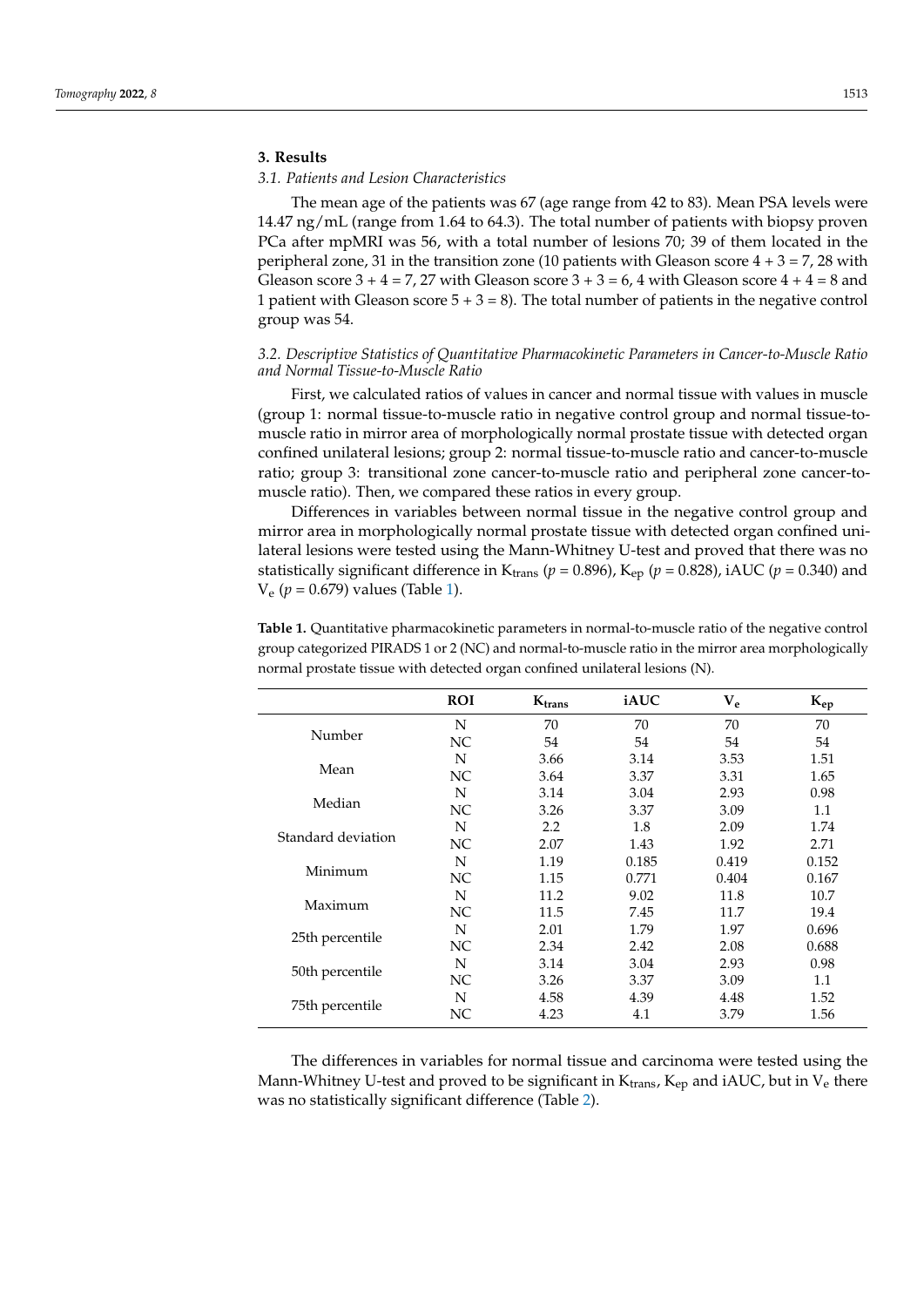|             | Mean   |      | Median |      | <b>Standard Deviation</b> |      | Min    |       | Max    |      | <i>p</i> -Value         |
|-------------|--------|------|--------|------|---------------------------|------|--------|-------|--------|------|-------------------------|
| <b>ROI</b>  | Normal | Pca  | Normal | Pca  | Normal                    | Pca  | Normal | Pca   | Normal | Pca  |                         |
| $K_{trans}$ | 3.63   | 9.83 | 3.06   | 7.14 | 2.17                      | 6.4  | 1.19   | 3.19  | 11.2   | 28.8 | $1.226 \times 10^{-15}$ |
| $K_{ep}$    | 1.51   | 3.54 | 0.98   | 2.01 | 1.74                      | 5.27 | 0.152  | 0.319 | 10.7   | 31.1 | $5.192 \times 10^{-9}$  |
| iAUC        | 3.53   | 8.26 | 2.93   | 6.84 | 2.09                      | 4.98 | 0.419  | 1.06  | 11.8   | 25.6 | $2.686 \times 10^{-12}$ |
| $V_e$       | 3.14   | 3.96 | 3.04   | 3.58 | 1.8                       | 2.37 | 0.185  | 0.4   | 9.02   | 11.2 | 0.05088                 |

<span id="page-5-0"></span>**Table 2.** Quantitative pharmacokinetic parameters in carcinoma-to-muscle ratio and normal tissueto-muscle ratio.

The Mann-Whitney U-test did not confirm statistically significant differences in quantitative pharmacokinetic parameter ratio values between the peripheral and transitional carcinoma zone (Table [3\)](#page-5-1).

<span id="page-5-1"></span>**Table 3.** Quantitative pharmacokinetic parameter ratio values in the peripheral (PZ) and transitional carcinoma zone (TZ) (min-minimal value; sd-standard deviation).

|                   |                     | PZ      | <b>TZ</b> | $p$ -Value |
|-------------------|---------------------|---------|-----------|------------|
|                   | min                 | 3.189   | 3.373     |            |
|                   | median              | 6.68    | 9.18      |            |
| $K_{trans}$       | mean                | 8.973   | 10.903    | 0.4307     |
|                   | sd                  | 5.873   | 6.952     |            |
|                   | max                 | 28.786  | 28.524    |            |
|                   | min                 | 0.5964  | 0.319     |            |
|                   | median              | 1.9764  | 2.045     |            |
| $\mathbf{K}_{ep}$ | mean                | 2.9023  | 4.35      | 0.4238     |
|                   | $\operatorname{sd}$ | 4.098   | 6.437     |            |
|                   | max                 | 25.8947 | 31.123    |            |
|                   | min                 | 1.057   | 1.162     |            |
|                   | median              | 6.25    | 7.277     |            |
| iAUC              | mean                | 7.66    | 9.022     | 0.1988     |
|                   | sd                  | 4.716   | 5.281     |            |
|                   | max                 | 22      | 25.581    |            |
|                   | min                 | 0.4     | 0.853     |            |
|                   | median              | 3.446   | 3.581     |            |
| $\mathbf{V_{e}}$  | mean                | 3.836   | 4.114     | 0.4854     |
|                   | sd                  | 2.502   | 2.225     |            |
|                   | max                 | 10.517  | 11.236    |            |

All quantitative parameters are in positive correlation except  $K_{ep}$  and  $V_{e}$ , where there was no statistically significant monotone connection. Spearman's rho coefficient for Ktrans and K<sub>ep</sub> was 0.558 ( $p < 0.001$ ), for K<sub>trans</sub> and iAUC 0.782 ( $p < 0.001$ ), for K<sub>trans</sub> and V<sub>e</sub> 0.395 (*p* < 0.001), for Kep and iAUC 0.609 (*p* < 0.001), for Kep and V<sup>e</sup> 0.037 (*p* = 0.662) and for iAUC and V<sup>e</sup> 0.429 (*p* < 0.001).

# *3.3. Predicting Prostate Carcinoma*

Logistic regression was used to assess the possibility of using individual variables in the identification of cancer.  $K_{trans}$  has the best predictive value on its own (AIC = 129; AUC = 0.892), then  $iAUC$  (AIC = 141; AUC = 0.843) followed by  $K_{ep}$  (AIC = 183; AUC = 0.786).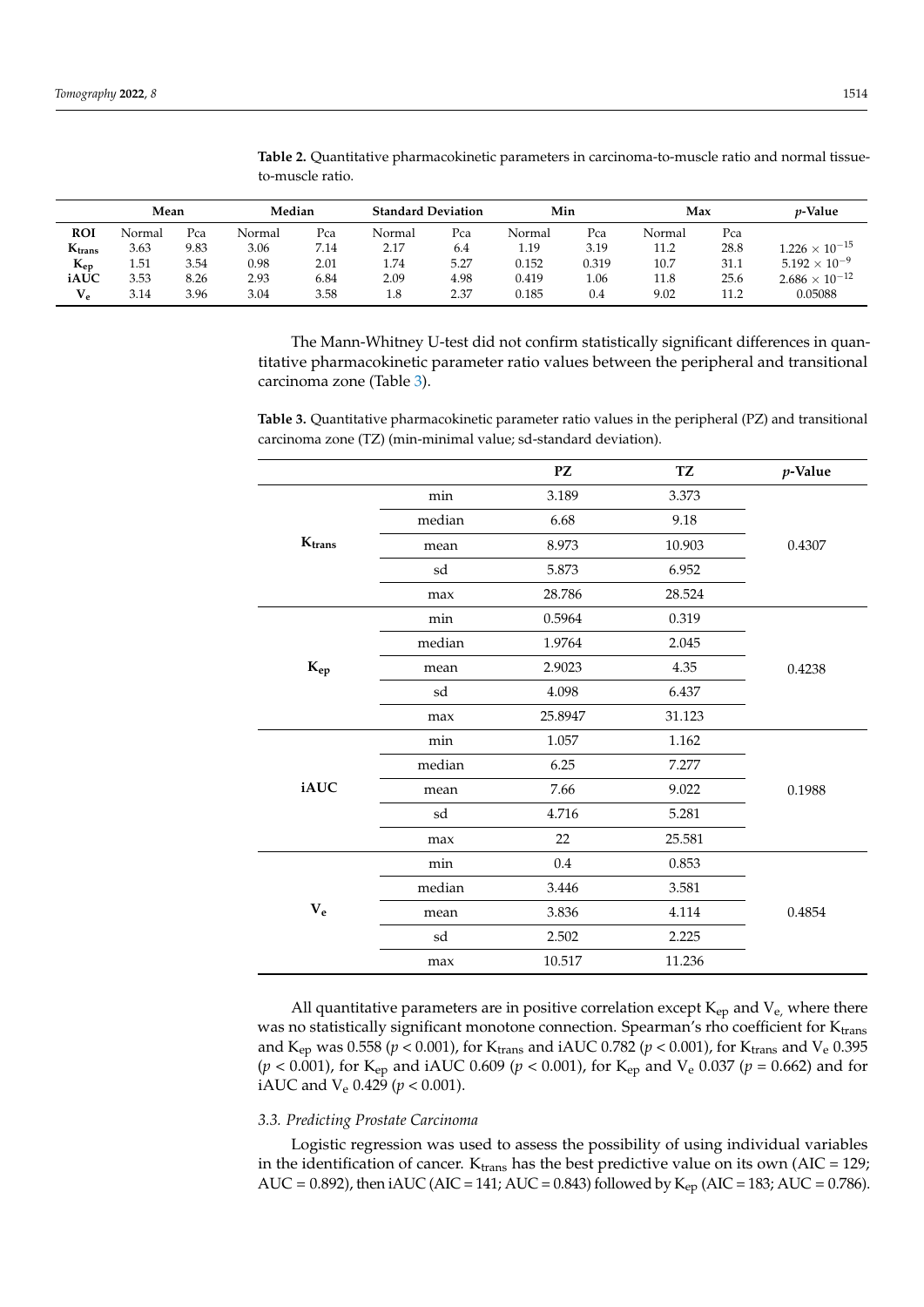V<sup>e</sup> alone does not have any significant predictive value in the identification of prostate cancer (AIC = 193; AUC =  $0.596$ ).

After that we used the Youden index to determine the cut-off value for individual variables in determining cancer. According to the Youden index, the cut-off value for  $K_{trans}$ was 0.3048456 (specificity 72.85%; sensitivity 91.43%), for  $K_{ep}$  0.4112993 (specificity 54.28%; sensitivity 92.86%) and for iAUC 0.4216619 (specificity75.72%; sensitivity 82.86%).

After determining the cut-off value, we wanted to express the cut-off value obtained using the Younden index in the value of  $K<sub>trans</sub>$  increase in detected lesion in relation to  $K<sub>trans</sub>$  value in muscle. In other words, we wanted to know how many times the  $K<sub>trans</sub>$  value of the lesion must be higher than the  $K_{trans}$  value in the muscle in order to suggest cancer.

The cut-off value for  $K_{trans}$  expressed using the Younden index can be translated into a variable value using the obtained model  $Ln(\theta/(1 - \theta)) = -3.046 + 0.559$  K<sub>trans</sub>, that is K<sub>trans</sub> = (1/0.559)(Ln( $\theta$ /(1 –  $\theta$ )) + 3.046) where  $\theta$  is the calculated cut-off value.

Using this model, for  $\theta$  value 0.3048456, the marginal cut-off value of  $K_{trans}$  increase in the lesion relative to muscle for the differentiation between cancer and normal prostate tissue is 3.974368 (specificity 72.86%; sensitivity 91.43%).

This means when K<sub>trans</sub> value is 3.974368 times higher in detected lesion compared to Ktrans value in muscle we can suggest cancer with 72.86% specificity and 91.43% sensitivity.

After assessing the possibility of using individual variables in the identification of cancer, we assessed the possibility of creating a model by combining the two parameters with the best individual predictive value.

To create a model with a higher predictive value for detecting cancer,  $K_{trans}$  and iAUC were also combined using logistic regression. This model with both variables demonstrated AIC 125, AUC 0.900, for a generated cut-off value of 0.438, with accuracy of 84.3%, specificity 85.7% and sensitivity 82.9%. A more detailed presentation of the parameter estimate is given in Table [4.](#page-6-0)

| <b>Model Fit Measures</b> |                              |           |                      |  |  |  |  |
|---------------------------|------------------------------|-----------|----------------------|--|--|--|--|
| Model                     | Deviance                     | AIC.      | $R^2$ <sub>McF</sub> |  |  |  |  |
|                           | 119                          | 125       | 0.385                |  |  |  |  |
|                           | <b>Model Coefficients-Ca</b> |           |                      |  |  |  |  |
| Predictor                 | Estimate                     | <b>SE</b> | p                    |  |  |  |  |
| Intercept                 | $-3.505$                     | 0.627     | < 0.001              |  |  |  |  |
| <b>Ktrans</b>             | 0.413                        | 0.117     | < 0.001              |  |  |  |  |
| iAUC                      | 0.245                        | 0.114     | 0.032                |  |  |  |  |

<span id="page-6-0"></span>**Table 4.** Presentation of parameter estimate in model.

Note. Estimates represent the log odds of "Ca =  $1$ " vs. "Ca =  $0$ ".

Using this model, the different cut-off values were calculated in terms of scores (Score =  $-3.505 + 0.413$  K<sub>trans</sub> Ratio + 0.245 iAUC Ratio) (Supplementary Materials Table S1).

According to the Youden index the suggested cut-off value was −0.2996502 with specificity 81.43% and sensitivity 87.14%. This means that, using this model, 12.8% of prostate carcinoma could remain undetected. If we use a cut-off value of −1.19002, we can expect to detect 100% of carcinoma. Given that the specificity is then 64.28%, we can also expect 35.7% false positive findings. Considering a cut-off of 2.701215 with 100% specificity, we would have sensitivity of 37.14% which means that 62.8% of prostate cancers could be missed.

# **4. Discussion**

Solid tumours like PCa are characterized by angiogenesis, with new vessels being highly permeable, irregular and thin [\[29\]](#page-11-4). This, along with higher micro-vessel density, is proven to be associated with a higher Gleason score and metastatic potential [\[15,](#page-10-13)[30\]](#page-11-5). DCE MRI enables the measurement of contrast agent distribution, providing information on tumour microcirculation and capillary permeability [\[31\]](#page-11-6). This has a role not only in locoregional staging of the disease but also in monitoring of oncologic treatment response [\[31\]](#page-11-6).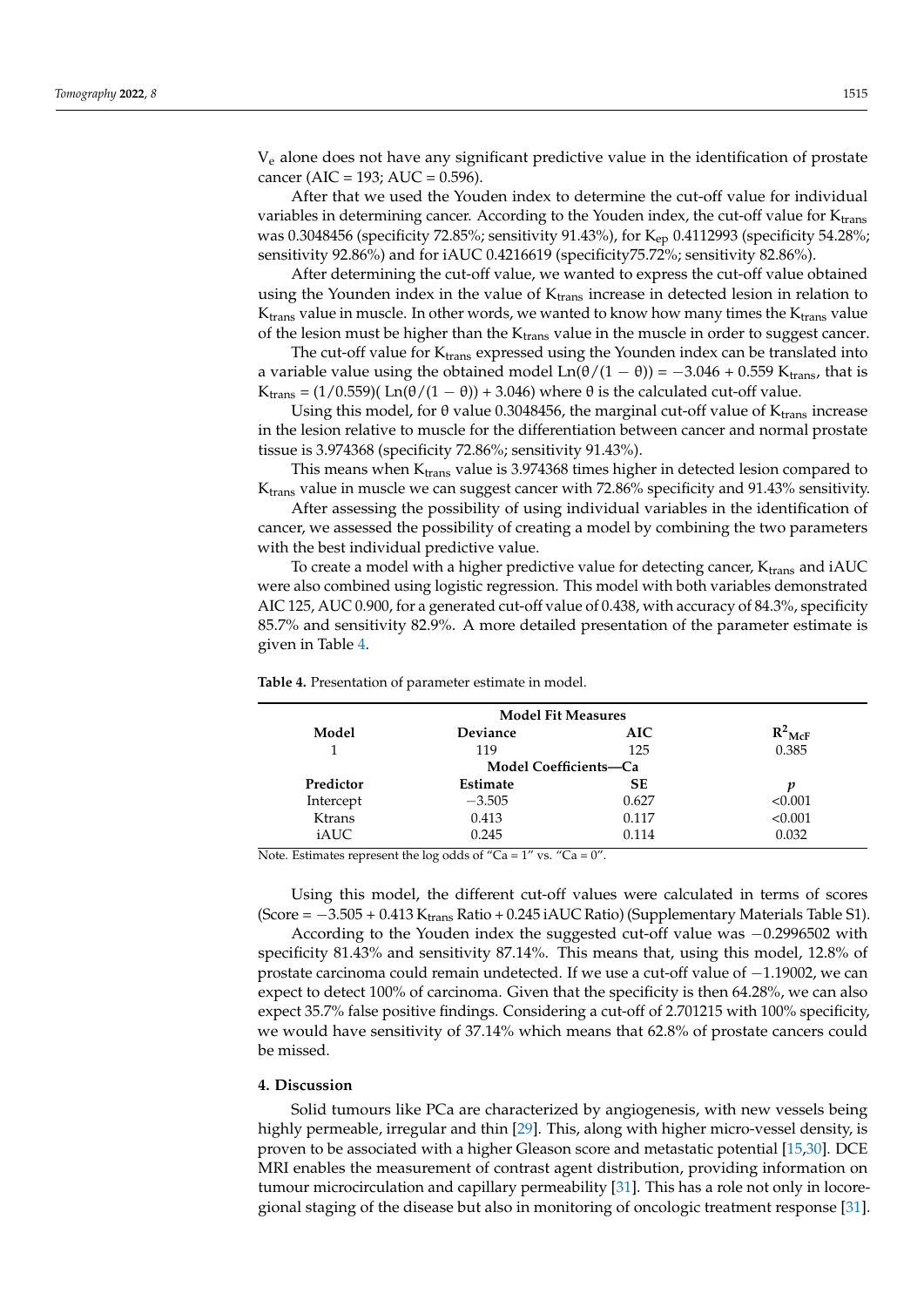Therefore, there is a great scientific interest in researching the increasing usability of DCE obtained pharmacokinetic parameters.

In our study, the values of  $K<sub>trans</sub>$ ,  $K<sub>ep</sub>$  and iAUC were significantly higher in cancer with a Gleason score  $\geq 3 + 3 = 6$ , compared to normal prostate tissue. This suggests an increased permeability in cancer, which is consistent with previous studies [\[23,](#page-10-20)[32](#page-11-7)-36].  $V_e$ was not significantly higher, which is also consistent with previous studies [\[35](#page-11-9)[,36\]](#page-11-8).

Oto A. et al., found that in the central gland  $K_{trans}$  used together with ADC values improves the differentiation between central gland cancer, stromal and glandular hyperplasia [\[37\]](#page-11-10). Ocak I. et al., found that in the peripheral zone and the area under the gadolinium curve (AUGC),  $K_{trans}$ ,  $K_{ep}$  are significantly higher in prostate cancer compared to the normal peripheral zone, but  $V_e$  did not vary for prostate cancer and the normal peripheral zone [\[38\]](#page-11-11). Bonekamp D. and al. concluded that quantitative DCE parameters have a direct connection to pathophysiologic properties of prostatic tissue with an increased Ktrans value that represents a mixed effect of increased both the permeability and flow due to tumour neoangiogenesis and a decreased  $V_e$ , which represents the extravascular extracellular space, because new vessels occupy more volume compared to normal tissue, but with less specificity because  $V_e$  can also be decreased in benign prostatic hyperplasia [\[39\]](#page-11-12).

Regarding the extravascular extracellular space volume in cancer, multiple studies have had different findings. Sanz-Requena R. et al., have found a statistically significant difference between  $V_e$  values in prostate carcinoma and prostate healthy tissue [\[40\]](#page-11-13). Jackson A.S. et al., had similar results [\[41\]](#page-11-14), as well as Ludemann L. et al. [\[42\]](#page-11-15). Unlike them, Chen Y.I. [\[43\]](#page-11-16) and Kozlowski P. [\[44\]](#page-11-17) did not find a statistically significant difference between Ve values in prostate carcinoma and healthy prostate tissue.

Studies that support reduced  $V_e$  values in prostate cancer explain it with hypercellularity, which is a theory supported by research that studied  $V_e$  changes in response to oncologic therapy [\[45](#page-11-18)[–48\]](#page-12-0). However,  $V_e$  is not only influenced by vessel and cell density, but also interstitial fluid pressure. It reflects complex relationships influenced not only with extravasation from intravascular space, but also with a disturbed ration of hydrostatic and osmotic pressure at the level of each cell within the lesion due to changes in the nucleus, stress induced collapse of lymphatic vessels and a secretion of various factors that induce angiogenesis or matrix degrading enzymes  $[49]$ . This could explain the varying  $V_e$  values.

A very promising finding in other research is that pharmacokinetic parameters obtained in DCE study correlate with the clinical stage or Gleason score. Wu X. et al., found in their study that  $K_{trans}$ ,  $K_{ep}$  and iAUC were higher in the clinical stage T2 than in the lower stage, and also that serum PSA correlates with  $K_{trans}$  and iAUC [\[50\]](#page-12-2). Wei C. et al., found K<sub>trans</sub> and K<sub>ep</sub> significantly different in prostate cancer with a Gleason score  $\geq 3 + 3 = 6$ compared to prostate tissue with benign changes and suggested the cut-off values for  $K_{trans}$ 0.205/min and  $K_{ep}$  0.625/min [\[51\]](#page-12-3). Cristel G. et al., found that  $K_{trans}$  and  $K_{ep}$  values were significantly higher in prostate cancers with a Gleason score  $\geq$ 7, compared to prostate cancers with a Gleason score <7 and suggested a K<sub>trans</sub> cut-off value  $191 \times 10^{-3}$ /min with accuracy 0.87, sensitivity 0.95 and specificity 0.61. However, they could not suggest a clinically acceptable cut-off value for  $K_{ep}$  with an accuracy above 0.80 [\[23\]](#page-10-20). Similar findings were also discovered by Sanz-Requena R. et al., and Cho E. et al., who suggested a  $K_{trans}$ cut-off value 210 ×  $10^{-3}/$ min and  $184 \times 10^{-3}/$ min, respectively [\[40,](#page-11-13)[52\]](#page-12-4). Peng Y. et al., suggested a cut-off value for  $K_{trans}$  0.257/min [\[53\]](#page-12-5).

The differences in the suggested cut-off values result from a difference in the used MRI scanners, MR imaging parameters, postprocessing software and mostly because of the selected patients group characteristics. Most of this research emphasised the need for better standardisation.

Von Niekerk et al., noticed in their study that there is a great interpatient variability for absolute values for cancer and for normal tissue due to various factors. They found a correlation between pharmacokinetic DCE MRI parameters and pathohistological microvessel parameters only when they used cancer-normal prostate ratio, but not when they used absolute values [\[54\]](#page-12-6). They suggested that using cancer-normal tissue ratio could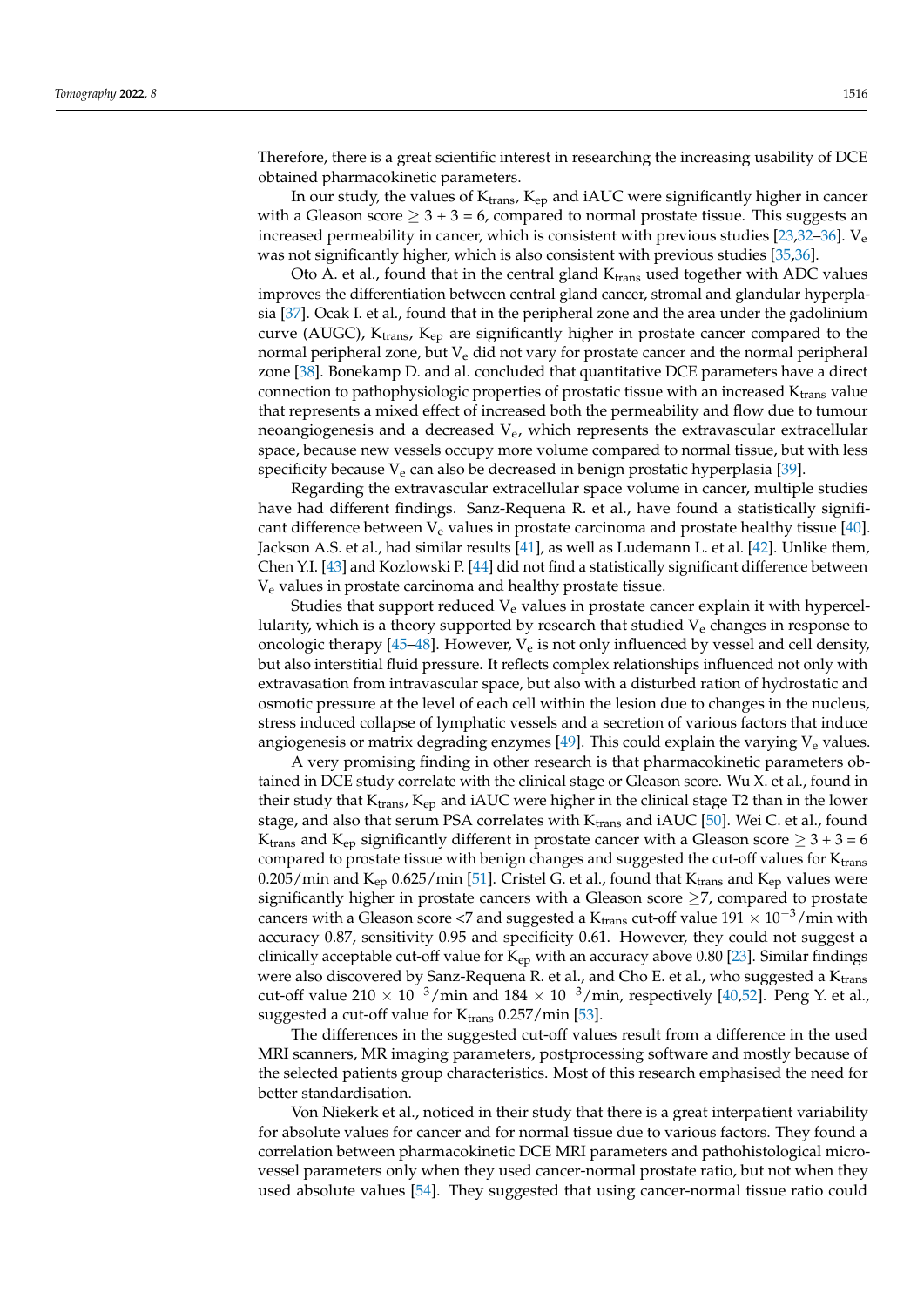correct interpatient variability in interpretation. Also, Sanz-Requena R. et al., found that pharmacokinetic parameters can be used to predict prostate cancer aggressiveness when the obtained values are correlated with values in the normal peripheral zone [\[40\]](#page-11-13).

Finding morphologically normal prostate tissue can sometimes be a very challenging task. Also, although the negative predictive value of multiparametric magnetic resonance imaging of the prostate is very high, between 90–93%, there is still a 7–10% chance for false negative findings if we use morphologically normal prostate tissue as reference.

Unlike previous research, which suggested an absolute cut-off value for specific parameters, we have suggested a comparison of pharmacokinetic parameters in the detected lesion with pharmacokinetic parameters in the obturator internus muscle. Calculating lesion-to-muscle ratio could be useful in decreasing interpatient variability and parameter effect that influence the DCE study, such as blood flow characteristics or cardiac output.

If we use individual variables in the cancer identification,  $K_{trans}$  has the best predictive value on its own (AIC = 129; AUC =  $0.892$ ).

In our study we also suggested a model combining  $K_{trans}$  and iAUC ratio values as two parameters with the best individual predictive values. This model demonstrated a higher AUC and lower AIC compared to using individual variables (AIC 125, AUC 0.900).

Previous studies have demonstrated that muscles can be useful in comparison with tumours [\[55–](#page-12-7)[61\]](#page-12-8).

Muscles have slow perfusion compared to other tissues, they have less heterogenicity and studies have suggested that DCE MRI parameters in tumour tissue in reference with normal tissue like muscles can potentially compensate for the variations in factors that alter these parameters, like cardiac output, assuming that normal tissue has less kinetic variability [\[47,](#page-12-9)[53,](#page-12-5)[57,](#page-12-10)[62\]](#page-12-11). Noworolski S. et al., found in their study that prostatic cancer had a greater initial enhancement slope, shorter peak time, greater peak enhancement compared to normal prostate tissue [\[63\]](#page-12-12). In order to reduce interpatient variability, they normalised the calculated parameters to the same parameters in muscles, which decreased the interpatient variability for the peak enhancement [\[54,](#page-12-6)[63\]](#page-12-12).

Our study has several limitations. Firstly, histopathology was obtained in different ways, mostly through targeted biopsy. Less than a quarter of patients had radical prostatectomy and TRUS prostate biopsy is characterized by sampling errors and sometimes underestimation of lesions.

Also, in institutions where MR/US fusion biopsy is not used, it could be hard for the urologist who performed biopsy to correlate with MR findings. Our results demonstrate a significant difference between PCa and normal tissue which speaks in favour of accurate locating.

Taking into account the total sample size, the base is not very large and for this reason the validation of the model was carried out by cross validation and not by dividing the sample into a training and testing part. A division in this way would significantly impoverish the quality of the assessment and does not contribute to the assessment of fit measures on the testing sample. In addition, we have a number of statistical ways to control the quality of the model, such as AIC, deviance and others.

We believe the results still have value. They are certainly indicative because they show how predictive the model can be and that it can help in directing further research that is needed to refine this model.

Regarding MR examinations and analysis, AIF is established using a population-based AIF, contrary to individualized AIF, but in clinical use it is considered to be justified [\[64\]](#page-12-13).

There is also a need to perform an assessment of reliability of the ROI contouring between more radiologists with analysis of the Interclass Coefficient Correlation of the extracted parameters, but currently this was not feasible within our research team.

We are aware of the shortcomings of the model, but the intention was not to build a model that will be used in practice but to prove that a quality predictive model can be built on the basis of these values.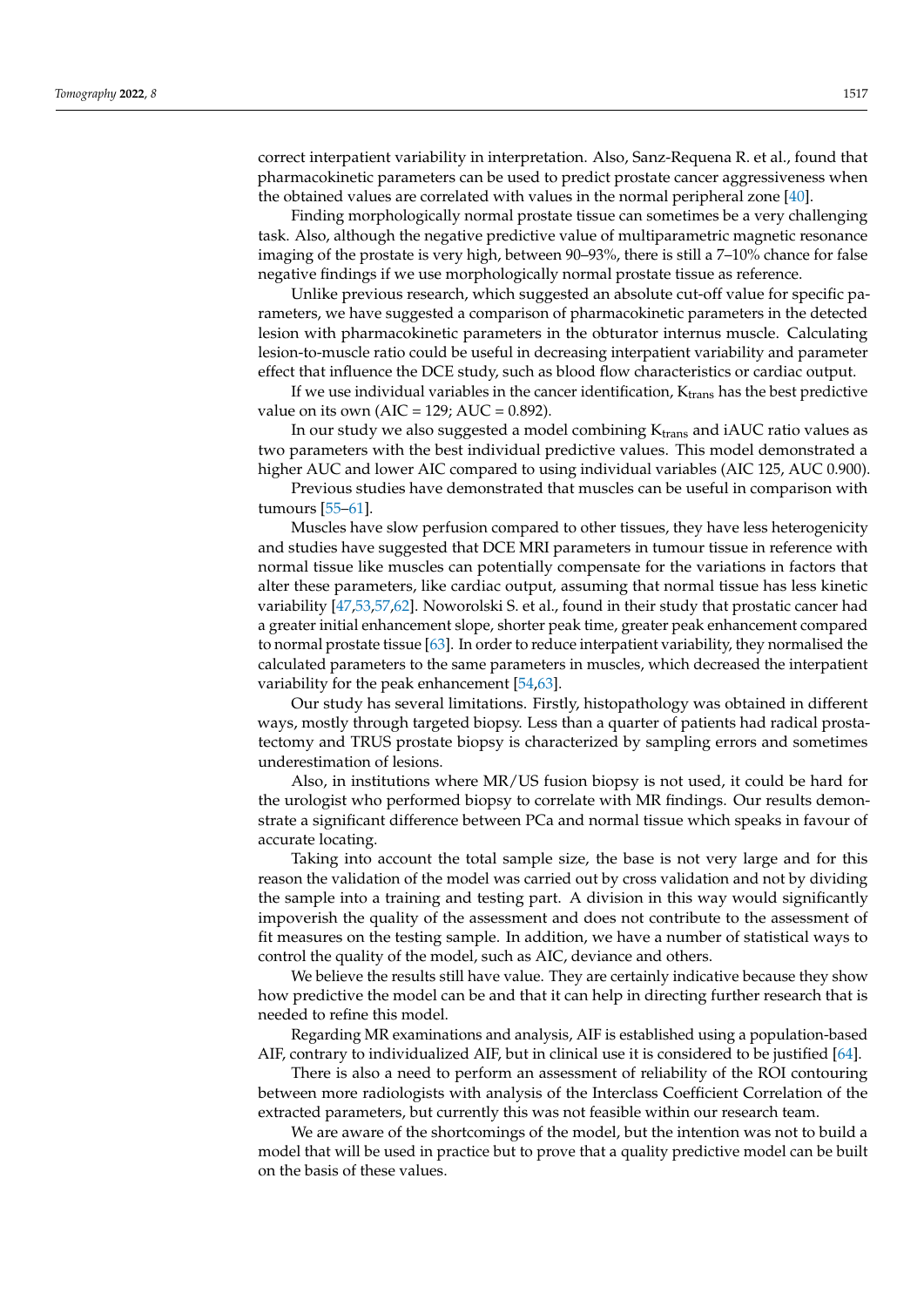After these results, it is clear that we need to focus on  $K_{trans}$  and  $IAUC$ , look for new data, larger group of patients, and independent evaluators who will provide us with sufficient quality data to develop an applicable model.

Further studies are needed with larger group of patients and a wider range of Gleason scores to examine the possibility of determining the aggressiveness of the detected disease.

Also, further studies are needed to evaluate these findings and to reach a higher specificity while maintaining high sensitivity in order to have higher true negative and lower false positive rate, and to reduce the number of unnecessary biopsies.

To our knowledge, this is the first study that compares quantitative parameters in prostate cancer, healthy tissue and muscle, with proposed cut-off values in terms of cancerto-muscle ratios, while proposing a model which uses a combination of two parameters.

#### **5. Conclusions**

In conclusion, DCE MRI is a non-invasive tool for the assessment of prostate cancer neoangiogenesis and is complementary with T2 and DWI sequences in detecting prostate cancer by providing information about the tissue perfusion which can help direct diagnosis, treatment choice or treatment response. The use of quantitative DCE pharmacokinetic parameters compared to the obturator internus muscle as a reference tissue leads to higher diagnostic accuracy for detecting prostate cancer. In our study, the values of K<sub>trans</sub>, K<sub>ep</sub> and iAUC were significantly higher in cancer with a Gleason score  $\geq 3 + 3 = 6$  compared to normal prostate tissue.

We determined an increase in the  $K<sub>trans</sub>$  value in the lesion-to-muscle ratio with a cut-off value of 3.974368 for differentiating between prostate cancer and normal tissue with specificity of 72.86% and sensitivity of 91.43%.

We have also suggested combining  $K_{trans}$  and iAUC in a model that demonstrated higher AUC and lower AIC compared to using individual variables.

Based on the calculated quantitative pharmacokinetic parameters we suggested a threshold that provides 100% detection of prostate cancer, with 35.7% false positive detections.

**Supplementary Materials:** The following supporting information can be downloaded at: [https://](https://www.mdpi.com/article/10.3390/tomography8030124/s1) [www.mdpi.com/article/10.3390/tomography8030124/s1,](https://www.mdpi.com/article/10.3390/tomography8030124/s1) Table S1: Cut-off values in terms of scores.

**Author Contributions:** S.G.: Data curation, Formal analysis, Investigation, Methodology, Software, Validation, Visualization, Writing—original draft. M.B.: Conceptualization, Methodology, Writing review & editing. Z.K.D.: Data curation, Resources, Writing—review & editing. O.P.: Data curation, Resources, Writing—review & editing. V.K.: Data curation, Resources, Writing—review & editing. D.P.: Data curation, Resources, Writing—review & editing. P.Š.T.: Data curation, Resources, Writing review & editing. M.H.: Investigation, Metodology, Software. T.S.: Conceptualization, Formal analysis, Methodology, Project administration, Supervision, Writing—review & editing. All authors have read and agreed to the published version of the manuscript.

**Funding:** This research received no external funding.

**Institutional Review Board Statement:** The study was conducted in accordance with the Declaration of Helsinki, and approved by the Institutional Review Board of Clinical Hospital Centre Osijek (R2- 6974/2020; 6 September 2020).

**Informed Consent Statement:** Written informed consent was waived by the Institutional Review Board.

**Data Availability Statement:** Not applicable.

**Acknowledgments:** The authors would like to thank to all radiologic tehnologist in UHC Osijek for their dedicated work and their affability when learning and introducing new methods.

**Conflicts of Interest:** The authors declare no conflict of interest.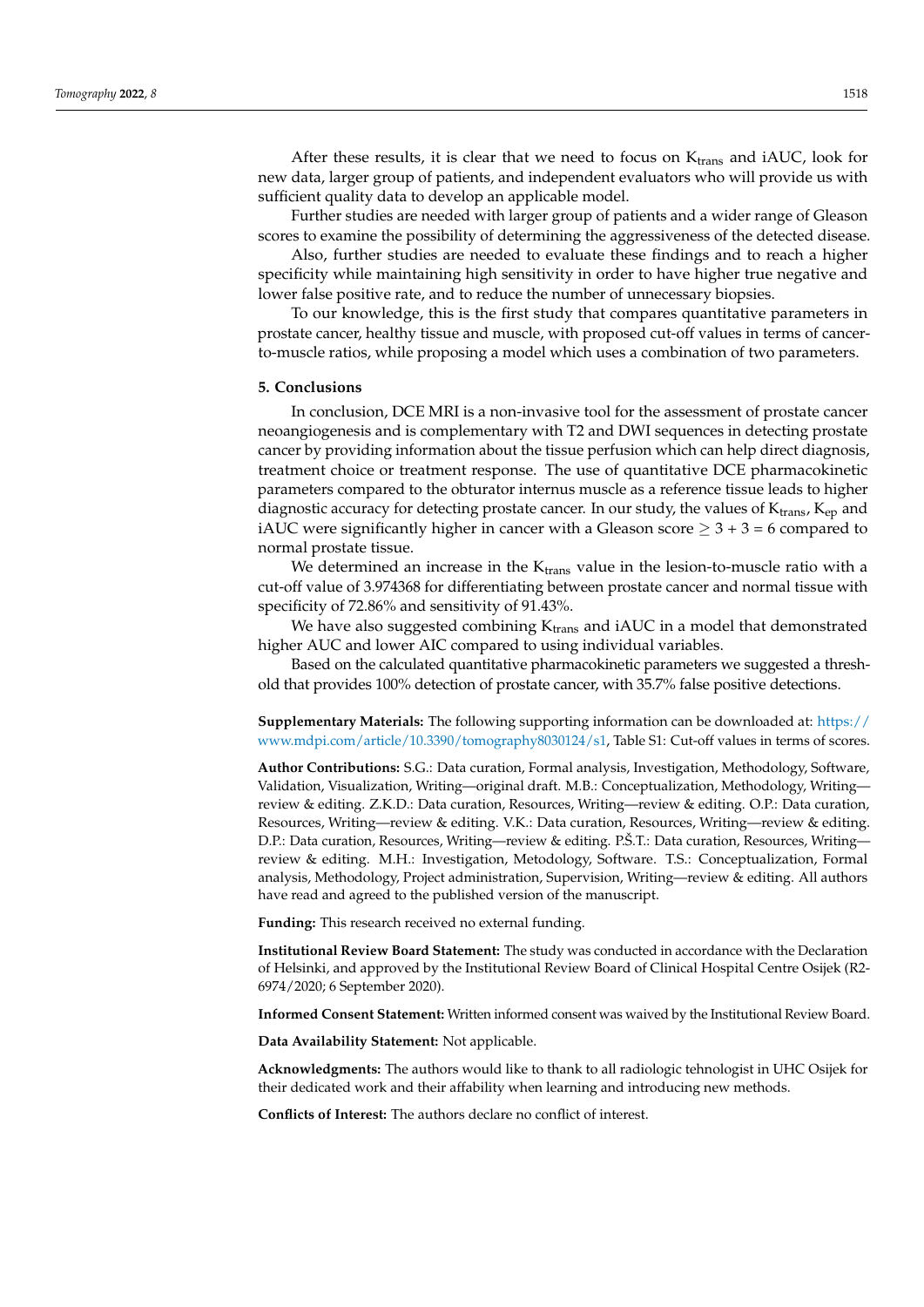# **References**

- <span id="page-10-0"></span>1. Berman, R.; Brown, A.M.; Chang, S.D.; Sankineni, S.; Kadakia, M.; Wood, B.; Pinto, P.A.; Choyke, P.L.; Turkbey, B. DCE MRI of prostate cancer. *Abdom. Radiol.* **2016**, *41*, 844–853. [\[CrossRef\]](http://doi.org/10.1007/s00261-015-0589-3) [\[PubMed\]](http://www.ncbi.nlm.nih.gov/pubmed/27193787)
- <span id="page-10-1"></span>2. Guo, R.; Cai, L.; Fan, Y.; Jin, J.; Zhou, L.; Zhang, K. Magnetic resonance imaging on disease reclassification among active surveillance candidates with low-risk prostate cancer: A diagnostic meta-analysis. *Prostate Cancer Prostatic Dis.* **2015**, *18*, 221–228. [\[CrossRef\]](http://doi.org/10.1038/pcan.2015.20) [\[PubMed\]](http://www.ncbi.nlm.nih.gov/pubmed/25986915)
- <span id="page-10-2"></span>3. Rosenkrantz, A. (Ed.) *MRI of the Prostate: A Practical Approach*; Thieme: New York, NY, USA; Stuttgart, Germany; Delhi, India; Rio de Janeiro, Brazil, 2016.
- <span id="page-10-3"></span>4. Ghai, S.; Haider, M.A. Multiparametric-MRI in diagnosis of prostate cancer. *Indian J. Urol.* **2015**, *31*, 194–201. [\[CrossRef\]](http://doi.org/10.4103/0970-1591.159606) [\[PubMed\]](http://www.ncbi.nlm.nih.gov/pubmed/26166962)
- <span id="page-10-4"></span>5. Hoeks, C.M.A.; Hambrock, T.; Yakar, D.; De Kaa, C.A.H.; Feuth, T.; Witjes, J.A.; Fütterer, J.J.; Barentsz, J.O. Transition Zone Prostate Cancer: Detection and Localization with 3-T Multiparametric MR Imaging. *Radiology* **2013**, *266*, 207–217. [\[CrossRef\]](http://doi.org/10.1148/radiol.12120281) [\[PubMed\]](http://www.ncbi.nlm.nih.gov/pubmed/23143029)
- <span id="page-10-5"></span>6. Haider, M.A.; van der Kwast, T.H.; Tanguay, J.; Evans, A.J.; Hashmi, A.-T.; Lockwood, G.; Trachtenberg, J. Combined T2-Weighted and Diffusion-Weighted MRI for Localization of Prostate Cancer. *Am. J. Roentgenol.* **2007**, *189*, 323–328. [\[CrossRef\]](http://doi.org/10.2214/AJR.07.2211)
- 7. Manetta, R.; Palumbo, P.; Gianneramo, C.; Bruno, F.; Arrigoni, F.; Natella, R.; Maggialetti, N.; Agostini, A.; Giovagnoni, A.; Di Cesare, E.; et al. Correlation between ADC values and Gleason score in evaluation of prostate cancer: Multicentre experience and review of the literature. *Gland Surg.* **2019**, *8*, S216–S222. [\[CrossRef\]](http://doi.org/10.21037/gs.2019.05.02)
- <span id="page-10-6"></span>8. Nowak, J.; Malzahn, U.; Baur, A.D.; Reichelt, U.; Franiel, T.; Hamm, B.; Durmus, T. The value of ADC, T2 signal intensity, and a combination of both parameters to assess Gleason score and primary Gleason grades in patients with known prostate cancer. *Acta Radiol.* **2014**, *57*, 107–114. [\[CrossRef\]](http://doi.org/10.1177/0284185114561915)
- <span id="page-10-7"></span>9. Ma, X.; Lv, K.; Sheng, J.; Yu, Y.; Pang, P.; Xu, M.; Wang, S. Application evaluation of DCE-MRI combined with quantitative analysis of DWI for the diagnosis of prostate cancer. *Oncol. Lett.* **2019**, *17*, 3077–3084. [\[CrossRef\]](http://doi.org/10.3892/ol.2019.9988)
- <span id="page-10-8"></span>10. Fütterer, J.J.; Heijmink, S.W.T.P.J.; Scheenen, T.W.J.; Veltman, J.; Huisman, H.J.; Vos, P.; De Kaa, C.A.H.; Witjes, J.A.; Krabbe, P.F.M.; Heerschap, A.; et al. Prostate Cancer Localization with Dynamic Contrast-enhanced MR Imaging and Proton MR Spectroscopic Imaging. *Radiology* **2006**, *241*, 449–458. [\[CrossRef\]](http://doi.org/10.1148/radiol.2412051866)
- <span id="page-10-9"></span>11. Kim, C.K.; Park, B.K.; Kim, B. Localization of prostate cancer using 3T MRI: Comparison of T2-weighted and dynamic con-trastenhanced imaging. *J. Comput. Assist. Tomogr.* **2006**, *30*, 7–11. [\[CrossRef\]](http://doi.org/10.1097/01.rct.0000185384.27765.09)
- <span id="page-10-10"></span>12. Verma, S.; Turkbey, B.; Muradyan, N.; Rajesh, A.; Cornud, F.; Haider, M.A.; Choyke, P.L.; Harisinghani, M. Overview of Dynamic Contrast-Enhanced MRI in Prostate Cancer Diagnosis and Management. *Am. J. Roentgenol.* **2012**, *198*, 1277–1288. [\[CrossRef\]](http://doi.org/10.2214/AJR.12.8510) [\[PubMed\]](http://www.ncbi.nlm.nih.gov/pubmed/22623539)
- <span id="page-10-11"></span>13. Cristel, G.; Esposito, A.; Briganti, A.; Damascelli, A.; Brembilla, G.; Freschi, M.; Ambrosi, A.; Montorsi, F.; Del Maschio, A.; De Cobelli, F. MpMRI of the prostate: Is there a role for semi-quantitative analysis of DCE-MRI and late gadolinium enhancement in the characterisation of prostate cancer? *Clin. Radiol.* **2019**, *74*, 259–267. [\[CrossRef\]](http://doi.org/10.1016/j.crad.2018.08.017) [\[PubMed\]](http://www.ncbi.nlm.nih.gov/pubmed/30739715)
- <span id="page-10-12"></span>14. Mazaheri, Y.; Akin, O.; Hricak, H. Dynamic contrast-enhanced magnetic resonance imaging of prostate cancer: A review of current methods and applications. *World J. Radiol.* **2017**, *9*, 416–425. [\[CrossRef\]](http://doi.org/10.4329/wjr.v9.i12.416) [\[PubMed\]](http://www.ncbi.nlm.nih.gov/pubmed/29354207)
- <span id="page-10-13"></span>15. Kim, H. Variability in Quantitative DCE-MRI: Sources and Solutions. *J. Nat. Sci.* **2018**, *4*, e484.
- <span id="page-10-14"></span>16. Tofts, P.S.; Brix, G.; Buckley, D.L.; Evelhoch, J.L.; Henderson, E.; Knopp, M.V.; Larsson, H.B.W.; Lee, T.-Y.; Mayr, N.A.; Parker, G.J.M.; et al. Estimating kinetic parameters from dynamic con-trast-enhanced T1-weighted MRI of a diffusable tracer: Standardized quantities and symbols. *J. Magn. Reson. Imaging Off. J. Int. Soc. Magn. Reson. Med.* **1999**, *10*, 223–232.
- <span id="page-10-15"></span>17. Oto, A.; Yang, C.; Kayhan, A.; Tretiakova, M.; Antic, T.; Schmid-Tannwald, C.; Eggener, S.; Karczmar, G.S.; Stadler, W.M. Diffusion-weighted and dynamic con-trast-enhanced MRI of prostate cancer: Correlation of quantitative MR parameters with Gleason score and tumor angiogenesis. *Am. J. Roentgenol.* **2011**, *197*, 1382–1390. [\[CrossRef\]](http://doi.org/10.2214/AJR.11.6861)
- <span id="page-10-16"></span>18. Lee, C.H.; Vellayappan, B.; Taupitz, M.; Hamm, B.; Asbach, P. Dynamic contrast-enhanced MR imaging of the prostate: Intraindividual comparison of gadoterate meglumine and gadobutrol. *Eur. Radiol.* **2019**, *29*, 6982–6990. [\[CrossRef\]](http://doi.org/10.1007/s00330-019-06321-6)
- <span id="page-10-17"></span>19. American College of Radiology. MR Prostate Imaging Reporting and Data System Version 2.1. 2019. Available online: [https:](https://www.acr.org/-/media/ACR/Files/RADS/PI-RADS/PIRADS-V2-1.pdf) [//www.acr.org/-/media/ACR/Files/RADS/PI-RADS/PIRADS-V2-1.pdf](https://www.acr.org/-/media/ACR/Files/RADS/PI-RADS/PIRADS-V2-1.pdf) (accessed on 4 December 2021).
- <span id="page-10-18"></span>20. Sathianathen, N.J.; Omer, A.; Harriss, E.; Davies, L.; Kasivisvanathan, V.; Punwani, S.; Moore, C.M.; Kastner, C.; Barrett, T.; Van Den Bergh, R.; et al. Negative predictive value of multiparametric magnetic resonance imaging in the detection of clinically significant prostate cancer in the prostate imaging reporting and data system era: A systematic review and meta-analysis. *Eur. Urol.* **2020**, *78*, 402–414. [\[CrossRef\]](http://doi.org/10.1016/j.eururo.2020.03.048)
- 21. Chandrasekar, T.; Goldberg, H.; Klaassen, Z.; Perlis, N.; Finelli, A.; Evans, A.; Ghai, S. Case-Foamy high-grade prostatic intraepithelial neoplasia: A false positive for prostate cancer on multiparametric magnetic resonance imaging? *Can. Urol. Assoc. J.* **2018**, *12*, E256. [\[CrossRef\]](http://doi.org/10.5489/cuaj.4860)
- <span id="page-10-19"></span>22. Rourke, E.; Sunnapwar, A.; Mais, D.; Kukkar, V.; DiGiovanni, J.; Kaushik, D.; Liss, M.A. Inflammation appears as high Prostate Imaging–Reporting and Data System scores on prostate magnetic resonance imaging (MRI) leading to false positive MRI fusion biopsy. *Investig. Clin. Urol.* **2019**, *60*, 388–395. [\[CrossRef\]](http://doi.org/10.4111/icu.2019.60.5.388)
- <span id="page-10-20"></span>23. Cristel, G.; Esposito, A.; Damascelli, A.; Briganti, A.; Ambrosi, A.; Brembilla, G.; Brunetti, L.; Antunes, S.; Freschi, M.; Montorsi, F.; et al. Can DCE-MRI reduce the number of PI-RADS v.2 false positive findings? Role of quantitative pharmacokinetic parameters in prostate lesions characterization. *Eur. J. Radiol.* **2019**, *118*, 51–57. [\[CrossRef\]](http://doi.org/10.1016/j.ejrad.2019.07.002) [\[PubMed\]](http://www.ncbi.nlm.nih.gov/pubmed/31439258)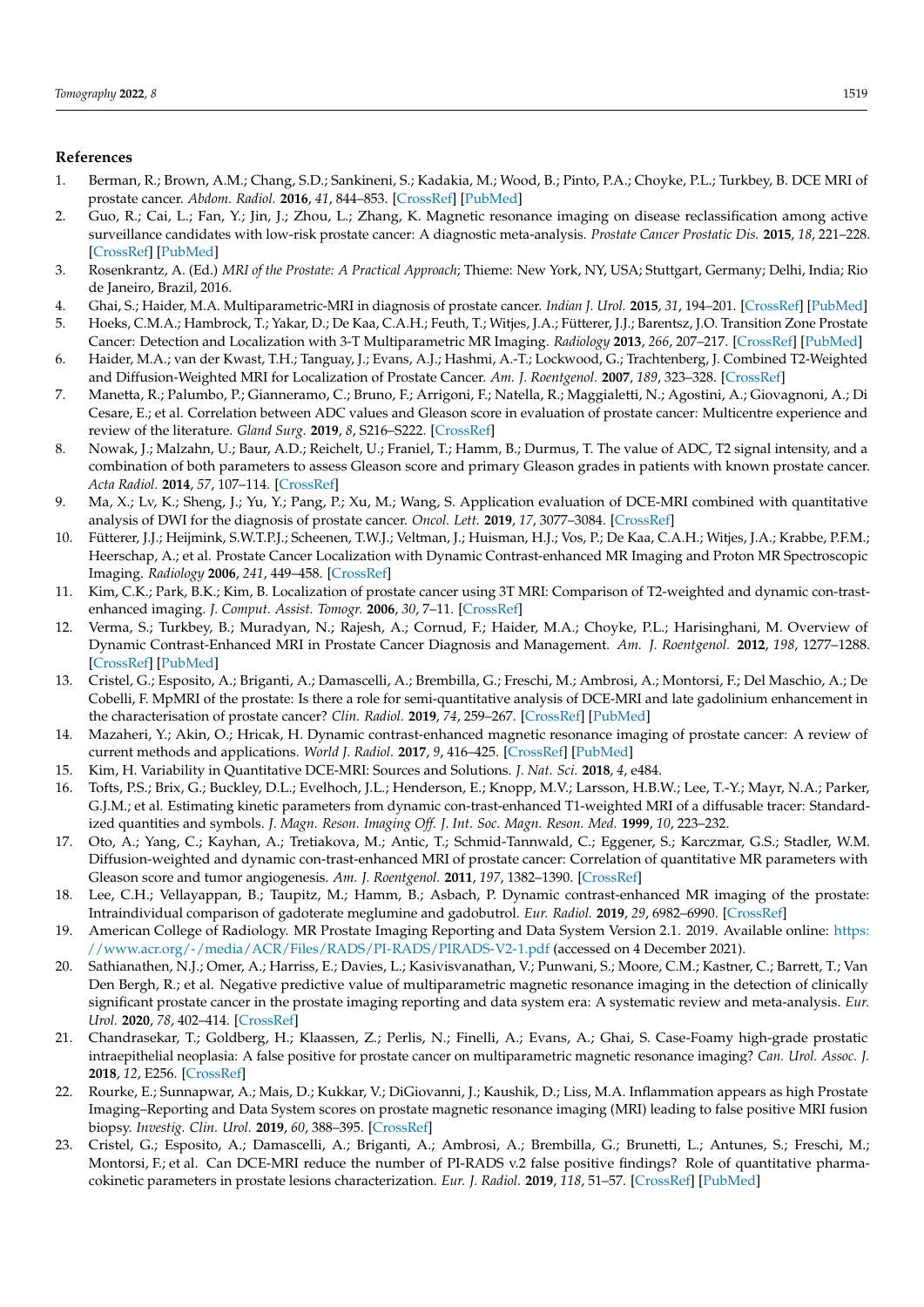- 24. Sureka, B.; Elhence, P.; Khera, P.S.; Choudhary, G.R.; Pandey, H.; Goel, A.; Garg, P.K.; Yadav, K. Quantitative contrast-enhanced perfusion kinetics in multiparametric MRI in differentiating prostate cancer from chronic prostatitis: Results from a pilot study. *Br. J. Radiol.* **2019**, *92*, 20190181. [\[CrossRef\]](http://doi.org/10.1259/bjr.20190181) [\[PubMed\]](http://www.ncbi.nlm.nih.gov/pubmed/31184934)
- <span id="page-11-0"></span>25. Vos, E.K.; Litjens, G.; Kobus, T.; Hambrock, T.; de Kaa, C.A.H.-V.; Barentsz, J.O.; Huisman, H.; Scheenen, T.W. Assessment of Prostate Cancer Aggressiveness Using Dynamic Contrast-enhanced Magnetic Resonance Imaging at 3 T. *Eur. Urol.* **2013**, *64*, 448–455. [\[CrossRef\]](http://doi.org/10.1016/j.eururo.2013.05.045) [\[PubMed\]](http://www.ncbi.nlm.nih.gov/pubmed/23751135)
- <span id="page-11-1"></span>26. Aydin, H.; Hekimogl, B.; Tatar, I.G. Limitations, Disabilities, and Pitfalls of Dynamic Contrast-Enhanced MRI as a Diagnostic Modality in Prostate Cancer. *Am. J. Roentgenol.* **2013**, *200*, W326. [\[CrossRef\]](http://doi.org/10.2214/AJR.12.9583) [\[PubMed\]](http://www.ncbi.nlm.nih.gov/pubmed/23436880)
- <span id="page-11-2"></span>27. Becker, A.S.; Cornelius, A.; Reiner, C.S.; Stocker, D.; Ulbrich, E.J.; Barth, B.K.; Mortezavi, A.; Eberli, D.; Donati, O.F. Direct comparison of PI-RADS version 2 and version 1 regarding interreader agreement and diagnostic accuracy for the detection of clinically significant prostate cancer. *Eur. J. Radiol.* **2017**, *94*, 58–63. [\[CrossRef\]](http://doi.org/10.1016/j.ejrad.2017.07.016)
- <span id="page-11-3"></span>28. Available online: [http://qibawiki.rsna.org/images/1/1f/QIBA\\_DCE-MRI\\_Profile-Stage\\_1-Public\\_Comment.pdf](http://qibawiki.rsna.org/images/1/1f/QIBA_DCE-MRI_Profile-Stage_1-Public_Comment.pdf) (accessed on 16 January 2022).
- <span id="page-11-4"></span>29. Turkbey, B.; Mena, E.; Aras, O.; Garvey, B.; Grant, K.; Choyke, P. Functional and Molecular Imaging: Applications for Diagnosis and Staging of Localised Prostate Cancer. *Clin. Oncol.* **2013**, *25*, 451–460. [\[CrossRef\]](http://doi.org/10.1016/j.clon.2013.05.001)
- <span id="page-11-5"></span>30. Mucci, L.A.; Powolny, A.; Giovannucci, E.; Liao, Z.; Kenfield, S.A.; Shen, R.; Stampfer, M.J.; Clinton, S.K. Prospective Study of Prostate Tumor Angiogenesis and Cancer-Specific Mortality in the Health Professionals Follow-Up Study. *J. Clin. Oncol.* **2009**, *27*, 5627–5633. [\[CrossRef\]](http://doi.org/10.1200/JCO.2008.20.8876)
- <span id="page-11-6"></span>31. Jackson, A.; O'Connor, J.; Parker, G.; Jayson, G. Imaging Tumor Vascular Heterogeneity and Angiogenesis using Dynamic Contrast-Enhanced Magnetic Resonance Imaging. *Clin. Cancer Res.* **2007**, *13*, 3449–3459. [\[CrossRef\]](http://doi.org/10.1158/1078-0432.CCR-07-0238)
- <span id="page-11-7"></span>32. Litjens, G.J.S.; Elliott, R.; Shih, N.N.; Feldman, M.D.; Kobus, T.; De Kaa, C.H.-V.; Barentsz, J.O.; Huisman, H.; Madabhushi, A. Computer-extracted Features Can Distinguish Noncancerous Confounding Disease from Prostatic Adenocarcinoma at Multiparametric MR Imaging. *Radiology* **2016**, *278*, 135–145. [\[CrossRef\]](http://doi.org/10.1148/radiol.2015142856)
- 33. Kozlowski, P.; Chang, S.D.; Jones, E.C.; Berean, K.W.; Chen, H.; Goldenberg, S.L. Combined diffusion-weighted and dynamic contrast-enhanced MRI for prostate cancer diagnosis—Correlation with biopsy and histopathology. *J. Magn. Reson. Imaging* **2006**, *24*, 108–113. [\[CrossRef\]](http://doi.org/10.1002/jmri.20626)
- 34. Langer, D.L.; van der Kwast, T.H.; Evans, A.J.; Trachtenberg, J.; Wilson, B.C.; Haider, M.A. Prostate cancer detection with multiparametric MRI: Logistic regression analysis of quantitative T2, diffusion-weighted imaging, and dynamic contrast-enhanced MRI. *J. Magn. Reson. Imaging* **2009**, *30*, 327–334. [\[CrossRef\]](http://doi.org/10.1002/jmri.21824) [\[PubMed\]](http://www.ncbi.nlm.nih.gov/pubmed/19629981)
- <span id="page-11-9"></span>35. Padhani, A.R.; Gapinski, C.J.; Macvicar, D.A.; Parker, G.J.; Suckling, J.; Revell, P.B.; Leach, M.O.; Dearnaley, D.P.; Husband, J.E. Dynamic contrast enhanced MRI of prostate cancer: Correlation with morphology tumour stage histological grade and PSA. *Clin. Radiol.* **2000**, *55*, 99–109. [\[CrossRef\]](http://doi.org/10.1053/crad.1999.0327) [\[PubMed\]](http://www.ncbi.nlm.nih.gov/pubmed/10657154)
- <span id="page-11-8"></span>36. van Dorsten, F.A.; van der Graaf, M.; Engelbrecht, M.R.; van Leenders, G.J.; Verhofstad, A.; Rijpkema, M.; De La Rosette, J.J.M.C.H.; Barentsz, J.O.; Heerschap, A. Combined quantitative dynamic contrast-enhanced MR imaging and (1)H MR spectroscopic imaging of human prostate cancer. *J. Magn. Reson. Imaging* **2004**, *20*, 279–287. [\[CrossRef\]](http://doi.org/10.1002/jmri.20113) [\[PubMed\]](http://www.ncbi.nlm.nih.gov/pubmed/15269954)
- <span id="page-11-10"></span>37. Oto, A.; Kayhan, A.; Jiang, Y.; Tretiakova, M.; Yang, C.; Antic, T.; Dahi, F.; Shalhav, A.L.; Karczmar, G.; Stadler, W.M. Prostate cancer: Differentiation of central gland cancer from benign prostatic hyperplasia by using diffusion-weightedand dynamic contrast-enhanced MR imaging. *Radiology* **2010**, *257*, 715–723. [\[CrossRef\]](http://doi.org/10.1148/radiol.10100021) [\[PubMed\]](http://www.ncbi.nlm.nih.gov/pubmed/20843992)
- <span id="page-11-11"></span>38. Ocak, I.; Bernardo, M.; Metzger, G.; Barrett, T.; Pinto, P.; Albert, P.S.; Choyke, P.L. Dynamic Contrast-Enhanced MRI of Prostate Cancer at 3 T: A Study of Pharmacokinetic Parameters. *Am. J. Roentgenol.* **2007**, *189*, W192–W201. [\[CrossRef\]](http://doi.org/10.2214/AJR.06.1329)
- <span id="page-11-12"></span>39. Bonekamp, D.; Jacobs, M.A.; El-Khouli, R.; Stoianovici, D.; Macura, K.J. Advancements in MR Imaging of the Prostate: From Diagnosis to Interventions. *Radio Graph.* **2011**, *31*, 677–703. [\[CrossRef\]](http://doi.org/10.1148/rg.313105139) [\[PubMed\]](http://www.ncbi.nlm.nih.gov/pubmed/21571651)
- <span id="page-11-13"></span>40. Sanz-Requena, R.; Martí-Bonmatí, L.; Pérez-Martínez, R.; García-Martí, G. Dynamic contrast-enhanced case-control analysis in 3T MRI of prostate cancer can help to characterize tumor aggressiveness. *Eur. J. Radiol.* **2016**, *85*, 2119–2126. [\[CrossRef\]](http://doi.org/10.1016/j.ejrad.2016.09.022) [\[PubMed\]](http://www.ncbi.nlm.nih.gov/pubmed/27776667)
- <span id="page-11-14"></span>41. Jackson, A.S.N.; Reinsberg, S.A.; Sohaib, S.A.; Charles-Edwards, E.M.; Jhavar, S.; Christmas, T.J.; Thompson, A.C.; Bailey, M.J.; Corbishley, C.M.; Fisher, C.; et al. Dynamic contrast-enhanced MRI for prostate cancer localization. *Br. J. Radiol.* **2009**, *82*, 148–156. [\[CrossRef\]](http://doi.org/10.1259/bjr/89518905)
- <span id="page-11-15"></span>42. Lüdemann, L.; Prochnow, D.; Rohlfing, T.; Franiel, T.; Warmuth, C.; Taupitz, M.; Rehbein, H.; Beyersdorff, D. Simultaneous quantification of perfusion and perme-ability in the prostate using dynamic contrast-enhanced MRI with an inversion-prepared dual-contrast sequence. *Ann. Biomed. Eng.* **2009**, *37*, 749–762. [\[CrossRef\]](http://doi.org/10.1007/s10439-009-9645-x) [\[PubMed\]](http://www.ncbi.nlm.nih.gov/pubmed/19169821)
- <span id="page-11-16"></span>43. Chen, Y.J.; Chu, W.C.; Pu, Y.S.; Chueh, S.C.; Shun, C.T.; Tseng, W.Y. Washout gradient in dynamic contrast-enhanced MRI is associated with tumor aggressiveness of prostate cancer. *J. Magn. Reson. Imaging* **2012**, *36*, 912–919. [\[CrossRef\]](http://doi.org/10.1002/jmri.23723) [\[PubMed\]](http://www.ncbi.nlm.nih.gov/pubmed/22711415)
- <span id="page-11-17"></span>44. Kozlowski, P.; Chang, S.D.; Meng, R.; Mädler, B.; Bell, R.; Jones, E.C.; Goldenberg, S.L. Combined prostate diffusion tensor imaging and dynamic contrast enhanced MRI at 3T—Quantitative correlation with biopsy. *Magn. Reson. Imaging* **2010**, *28*, 621–628. [\[CrossRef\]](http://doi.org/10.1016/j.mri.2010.03.011) [\[PubMed\]](http://www.ncbi.nlm.nih.gov/pubmed/20392586)
- <span id="page-11-18"></span>45. Fornasa, F. Diffusion-weighted Magnetic Resonance Imaging: What Makes Water Run Fast or Slow? *J. Clin. Imaging Sci.* **2011**, *1*, 27. [\[CrossRef\]](http://doi.org/10.4103/2156-7514.81294) [\[PubMed\]](http://www.ncbi.nlm.nih.gov/pubmed/21966624)